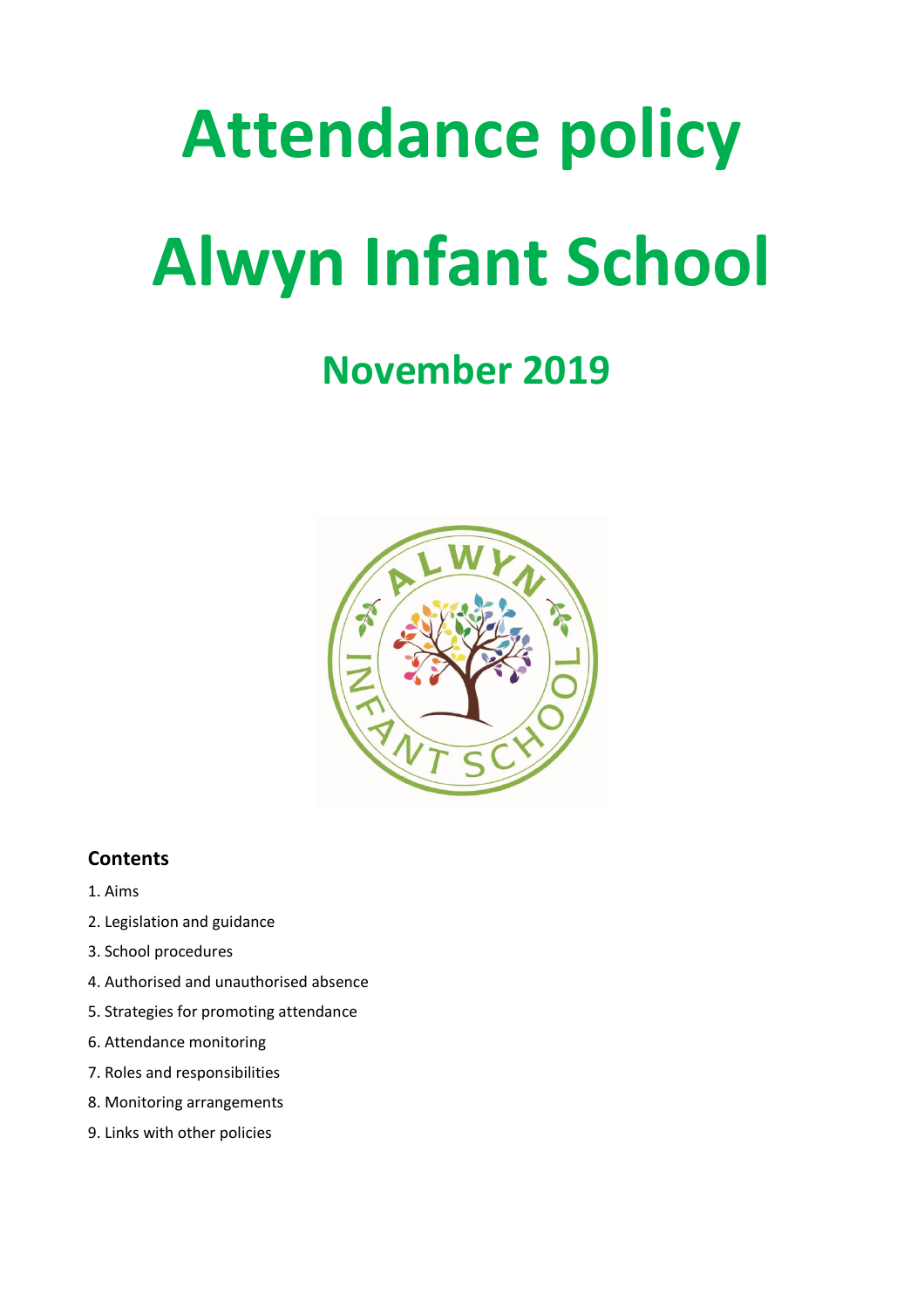# **1. Aims**

Our school aims to meet its obligations with regards to school attendance by:

- Promoting good attendance and reducing absence, including persistent absence
- Ensuring every pupil has access to full-time education to which they are entitled
- Acting early to address patterns of absence

We will also support parents/carers to perform their legal duty to ensure their children of compulsory school age attend regularly, and will promote and support punctuality in attending lessons.

Regular and punctual attendance is an essential prerequisite to effective learning. When children are not in school they are deprived of the educational opportunities which school has to offer them and they are at much greater risk of subsequently becoming socially excluded and disadvantaged.

Levels of attendance are a key indicator of a school's overall performance and all schools are now required to set annual attendance targets. (The Ofsted benchmark for a primary school's attendance is 95%.) Schools are also required not just to improve levels of overall attendance, but to reduce the numbers of persistent absentees (a persistent absentee being defined as a child whose attendance rate is below 90%).

#### **As a school we aim to:**

- Set our annual attendance target at 97%
- Maintain awareness of the importance of regular attendance

#### **Good attendance is important because:**

- Statistics show a direct link between under-achievement and poor attendance
- Regular school attendees make better progress, both socially and academically
- Regular school attendees find school routines and school work easier to cope with
- Regular school attendees find learning more satisfying
- Regular school attendees have an easier transfer to their next school

# **2. Legislation and guidance**

This policy meets the requirements of the [school attendance guidance](https://www.gov.uk/government/publications/school-attendance) from the Department for Education (DfE), and refers to the DfE's statutory guidance on [school attendance parental responsibility measures.](https://www.gov.uk/government/publications/parental-responsibility-measures-for-behaviour-and-attendance) These documents are drawn from the following legislation setting out the legal powers and duties that govern school attendance:

- [The Education Act 1996](https://www.legislation.gov.uk/ukpga/1996/56/part/VI/chapter/II)
- [The Education Act 2002](http://www.legislation.gov.uk/ukpga/2002/32/part/3/chapter/3)
- [The Education and Inspections Act 2006](http://www.legislation.gov.uk/ukpga/2006/40/part/7/chapter/2/crossheading/school-attendance)
- [The Education \(Pupil Registration\) \(England\) Regulations 2006](http://www.legislation.gov.uk/uksi/2006/1751/contents/made)
- [The Education \(Pupil Registration\) \(England\) \(Amendment\) Regulations 2010](http://www.centralbedfordshire.gov.uk/Images/amendment-regulation-2010_tcm3-8642.pdf)
- [The Education \(Pupil Registration\) \(England\) \(Amendment\) Regulations 2011](http://www.legislation.gov.uk/uksi/2011/1625/made)
- [The Education \(Pupil Registration\) \(England\) \(Amendment\) Regulations 2013](http://www.legislation.gov.uk/uksi/2013/756/made)
- [The Education \(Pupil Registration\) \(England\) \(Amendment\) Regulations 2016](http://legislation.data.gov.uk/uksi/2016/792/made/data.html)
- [The Education \(Penalty Notices\) \(England\) \(Amendment\) Regulations 2013](http://www.legislation.gov.uk/uksi/2013/756/pdfs/uksiem_20130756_en.pdf)

This policy also refers to the DfE's guidance on the [school census,](https://www.gov.uk/government/publications/school-census-2017-to-2018-guide-for-schools-and-las) which explains the persistent absence threshold.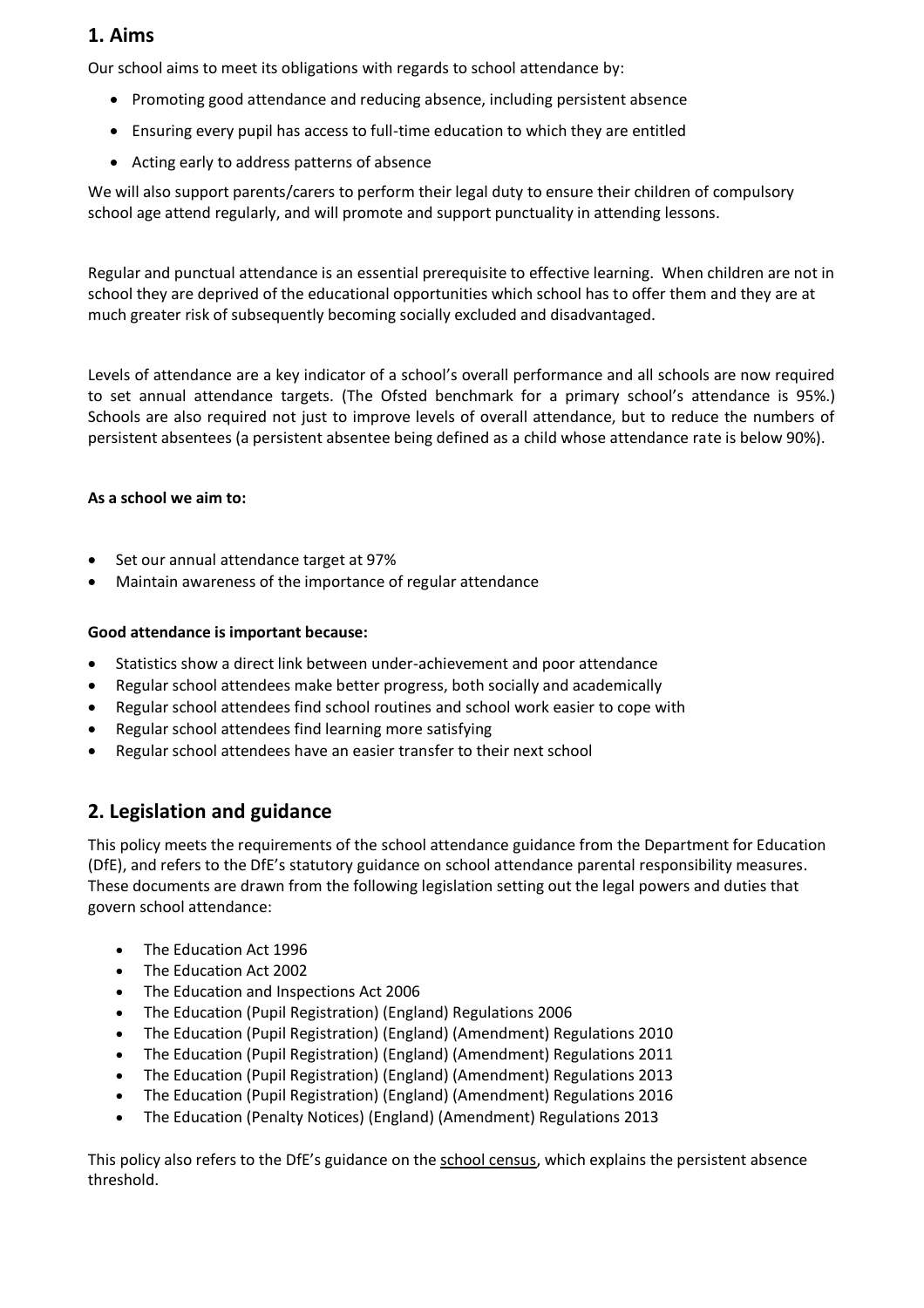# **3. School procedures**

#### **3.1 Attendance register**

By law, all schools (except those where all pupils are boarders) are required to keep an attendance register, and all pupils must be placed on this register.

The attendance register will be taken at the start of the first session of each school day and once during the second session. It will mark whether every pupil is:

- Present
- Attending an approved off-site educational activity
- Absent
- Unable to attend due to exceptional circumstances

Every entry in the attendance register will be preserved for 3 years after the date on which the entry was made.

Pupils must arrive in school by **8.50 am** on each school day.

The register for the first session will be taken at **8.50 am** and will be kept open until **9.20 am**. The register for the second session will be taken after lunchtime.

#### **3.2 Unplanned absence**

Parents/carers must notify the school on the first day of an unplanned absence (for example, if their child is unable to attend due to ill health) by **9.00 am** or as soon as practically possible. They are required to phone the school and leave a message on the answerphone.

Absence due to illness will be authorised unless the school has a genuine concern about the authenticity of the illness. If the authenticity of the illness is in doubt, the school may ask parents to provide medical evidence, such as a doctor's note, prescription, appointment card or other appropriate form of evidence.

If the school is not satisfied about the authenticity of the illness, the absence will be recorded as unauthorised and parents will be notified of this in advance.

#### **3.3 Medical or dental appointments**

Missing registration for a medical or dental appointment is counted as an authorised absence; advance notice is required for authorising these absences. Parents/carers may notify the school in advance of a medical or dental appointment by making a phone call or verbally advising the teacher or giving the teacher a note in advance.

However, we encourage parents to make medical and dental appointments out of school hours where possible. Where this is not possible, the pupil should be out of school for the minimum amount of time necessary.

Applications for other types of absence in term time must also be made in advance. Information relating to whether the school can authorise such absences can be found in section 4.

#### **3.4 Lateness and punctuality**

Morning registration is at 8.50am. This is the time the classroom doors are opened and you see your child into their classroom. It is important to be on time. If your child misses this short but vital session, their work may be affected. Late arrivals are disruptive to the whole class and can be embarrassing for your child. We take the view there are no late children, only late parents/carers.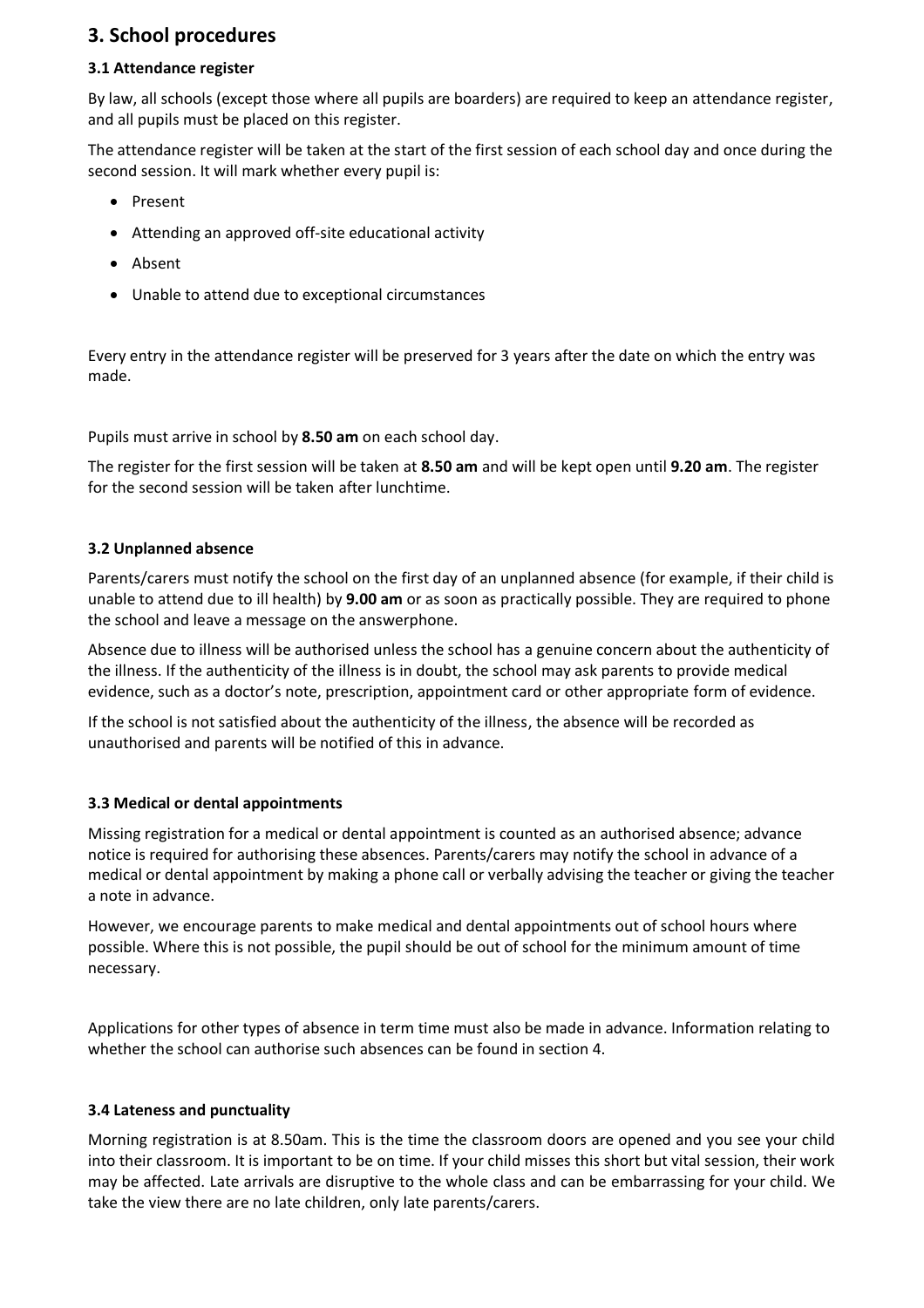Arrival after the register has been taken but before registration closure time (9.20am) will be marked as late (L) and the child will be recorded as present.

Arrival after the close of registration (9.20am) will be marked as an absence and will be recorded as an unauthorised absence/Late, after registers close (U) unless the reason for lateness is as a result of medical/dental appointments and the absence will be recorded as authorised (M). Exceptional circumstances e.g. severe weather conditions, will result in an extension of this time.

We will let you know if we have concerns about your child's punctuality.

#### **3.5 Following up absence**

The school will follow up any unreported absences to ascertain the reason, ensure proper safeguarding action is taken where necessary, identify whether the absence is approved or not and identify the correct attendance code to use.

*If parents/carers report their child's absence in person to the school office, they will be asked to fill out an absence form (Appendix 1). This form will be given to the class teacher, who will update their register with the necessary code, and file it in the class absence folder.*

*If parents/carers report an absence by telephone, the office staff will complete a message slip and give it to the class teacher to update their register with the necessary code and file it in the class absence folder.*

*If parents/carers do not report their child's absence to the school office, the class teacher will be given a part completed slip (Appendix 1) from the office. The class Teaching Assistant will then ascertain the reason for the absence (in person or by telephone), complete the form and return it to the class teacher to update their register with the necessary code and file it in the class absence folder.*

#### **3.6 Reporting to parents**

We will publish your child's attendance rate on her/his annual school report.

# **4. Authorised and unauthorised absence**

The Education (Pupil Registration) (England) (Amendment) Regulations 2013 explanatory note states: *Regulation 7 of the 2006 Regulations is amended to prohibit the proprietor of a maintained school granting leave of absence to a pupil; except where an application has been made in advance and the proprietor considers that there are exceptional circumstances relating to the application.*

This makes it clear that headteachers may not grant any leave of absence during term time unless there are exceptional circumstances. Family holidays are not regarded as exceptional circumstances. Should school staff have reason to doubt that the explanation offered about a particular absence is genuine; the absence will be treated as unauthorised.

#### **4.1 Granting approval for term-time absence**

Headteachers may not grant any leave of absence to pupils during term time unless they consider there to be 'exceptional circumstances'.

The school considers each application for term-time absence individually, taking into account the specific facts, circumstances and relevant context behind the request. A leave of absence is granted entirely at the headteacher's discretion.

Valid reasons for **authorised absence** include:

- Illness and medical/dental appointments as explained in sections 3.2 and 3.3
- $\bullet$  Religious observance where the day is exclusively set apart for religious observance by the religious body to which the pupil's parents belong. If necessary, the school will seek advice from the parents' religious body to confirm whether the day is set apart
- Traveller pupils travelling for occupational purposes.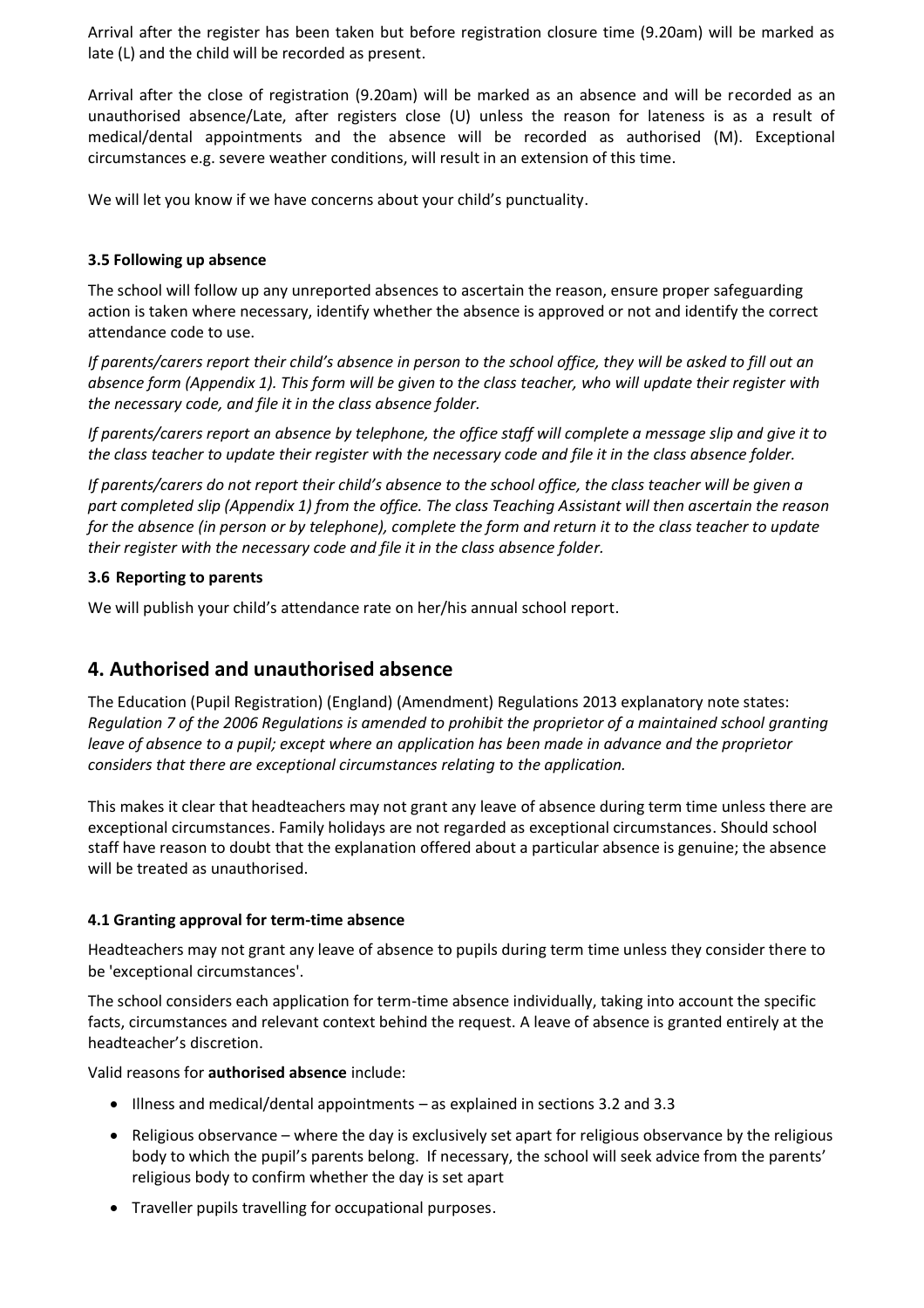#### **4.2 Unauthorised Absence**

Unauthorised Absence is when the school has not received a 'Request for Exceptional Leave' form or has not approved a child's absence from school after a parent's request.

Absence will not be authorised in the following circumstances:

- no explanation is offered by the parent/carer.
- explanation offered is not in accordance with exceptional reasons for authorised absence (e.g. holiday, waiting on a delivery, going shopping or for a haircut, going for a family day out, because it is your child's birthday, sleeping in after a late night etc.).
- lateness when the child arrives after the register has closed and the explanation offered is not in accordance with exceptional reasons for authorised absence.

*Leave of absence taken without authorisation may be referred to the Education Welfare Service. This may result in prosecution proceedings, or a Fixed Penalty Notice. If a Fixed Penalty Notice is issued, a separate Notice would be issued to each parent for each child.*

#### **4.3 Persistent Absence**

Persistent absence is absence of 10% or more. An individual child is, therefore, deemed to be a persistent absentee if their attendance is less than 90% (regardless of whether or not the absences have been authorised).

#### **4.4 Informing Parents of their child's absence rate and Persistent Absence**

Attendance rates will be reviewed at the end of a child's first ½ term in school and every half term thereafter.

- Attendance rates will be recorded.
- Action will be taken after the third half-term (February time) or earlier if appropriate/necessary.
- $\bullet$  90% 100% attendance no action taken by the school.
- 89% and below attendance letter to be sent and information about what further action could be taken if the rate doesn't increase (Letter 1).
- 85% and below attendance letter sent from the school with information of this percentage. It may be necessary for the parents to meet with the school headteacher/deputy headteacher/assistant headteacher to discuss concerns (Letter 2).

Exceptional circumstances will be treated appropriately and sensitively.

# **5. Strategies for promoting attendance**

Strategies include:

- Attendance assembly every four weeks to remind the children of the importance of coming to school
- Classes with highest attendance have a non-uniform day
- Attendance letter on website
- High attenders receive certificates/stickers.